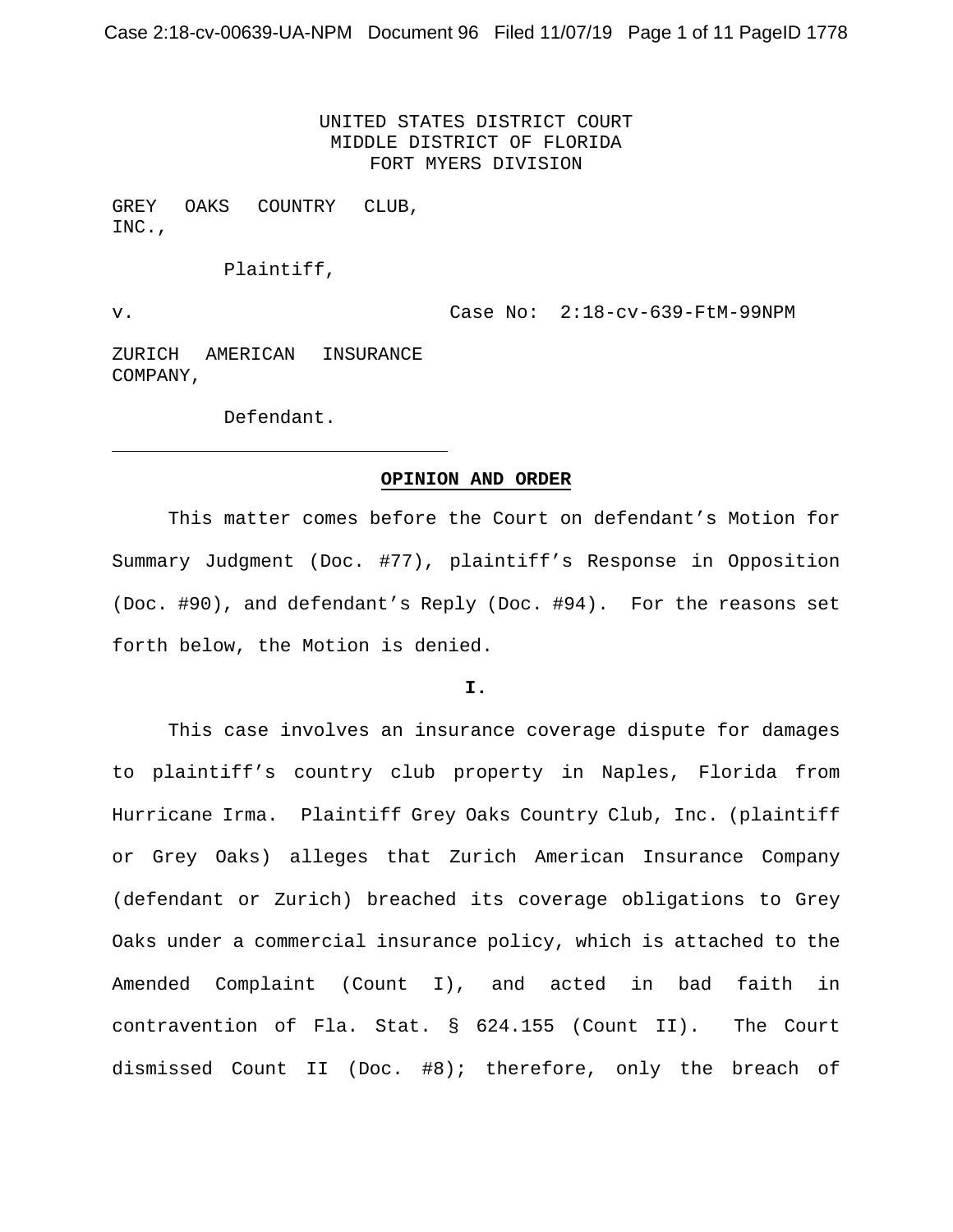# Case 2:18-cv-00639-UA-NPM Document 96 Filed 11/07/19 Page 2 of 11 PageID 1779

contract count for defendant's failure to compensate Grey Oaks in the full amount of its damages and loss resulting from Hurricane Irma remains.

Defendant now moves for summary judgment in its favor, raising one argument – that Grey Oaks cannot establish the damages element of their breach of contract claim because Zurich has already paid Grey Oaks all that it is due under the Policy, as admitted by Grey Oaks in interrogatory responses. Grey Oaks states that those amounts were only a snapshot of Grey Oaks' damages and summary judgment is premature because discovery remains open until November 18, 2019.

The undisputed material facts are as follows: Zurich American issued commercial insurance policy no. CPO 2881188-11 (10/1/16- 10/1/17) (the "Policy") to Grey Oaks. The Policy provides firstparty coverage for Grey Oaks' country club property.

After sustaining a loss on or about September 10, 2017 due to Hurricane Irma, Grey Oaks reported the loss to Zurich. Zurich investigated and adjusted the claim and, prior to the filing of this lawsuit, issued insurance proceeds to Grey Oaks totaling \$3,971,016.49. (Doc. #77-2, ¶¶ 6-12 Affidavit of Patrick Sheridan.) Grey Oaks seeks damages under four separate coverages in the Policy: (1) Golf Course Outdoor Grounds; (2) Real and

- 2 -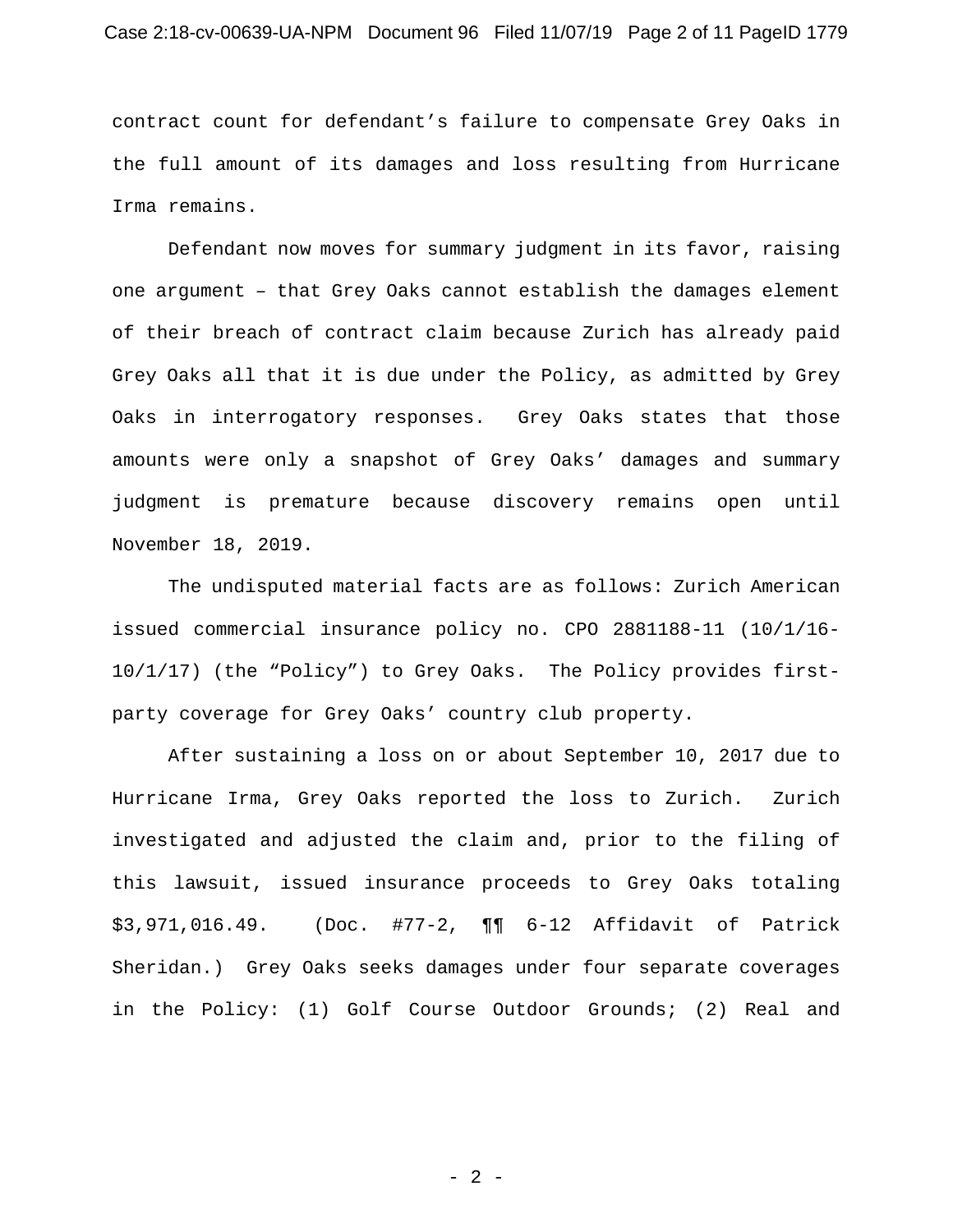Personal Property; (3) Debris Removal; and (4) Expense to Reduce Loss. (Doc. #77-3, p. 6.)

In Response to Interrogatory No.  $8^1$  $8^1$  dated June 18, 2019 (Doc. #77-3), Grey Oaks identifies the various categories of damages it is seeking under each of these coverages. Grey Oaks' response to Interrogatory No. 8 reads as follows:

Grey Oaks intends to prove the following damages under four coverages within the Policy: (1) Golf Course Outdoor Grounds Coverage, (2) the Real and Personal Property Coverage Form, (3) the Debris Removal Coverage, and (4) the Business Income Coverage/Expense to Reduce Loss. The breakdown by coverage is as follows, though certain damages may fall within more than one coverage:

## **GOLF COURSE OUTDOOR GROUNDS COVERAGE**[2](#page-2-1)

- (1) Golf Course Work: \$533,392.00
- (2) Damaged Tree Removal: \$3,687,292.78
- (3) Irrigation and Path Repairs:2 \$282,811.61
- (4) Debris Hauling:3 \$404,295.94

<span id="page-2-0"></span><sup>&</sup>lt;sup>1</sup> Interrogatory No. 8 reads: "Please describe with specificity the damages that Grey Oaks is seeking in this matter and provide a detailed breakdown of same, setting forth each and every component thereof, the alleged dollar value of each such component and explain how the dollar values were calculated." (Doc. #77-3, ¶ 8.)

<span id="page-2-1"></span> $2$  After the parties filed cross-motions for judgment on the pleadings, the Court found that there are two "premises" for purposes of the Golf Course Outdoor Grounds Coverage – 2400 Grey Oaks Dr N. and 1600 Estuary Dr. Therefore, the Court limited the premises to the two addresses listed above subject to the Policy's \$500,000 per premises limit of liability in the Golf Course Outdoor Grounds Coverage insuring agreement. (Doc. #55.)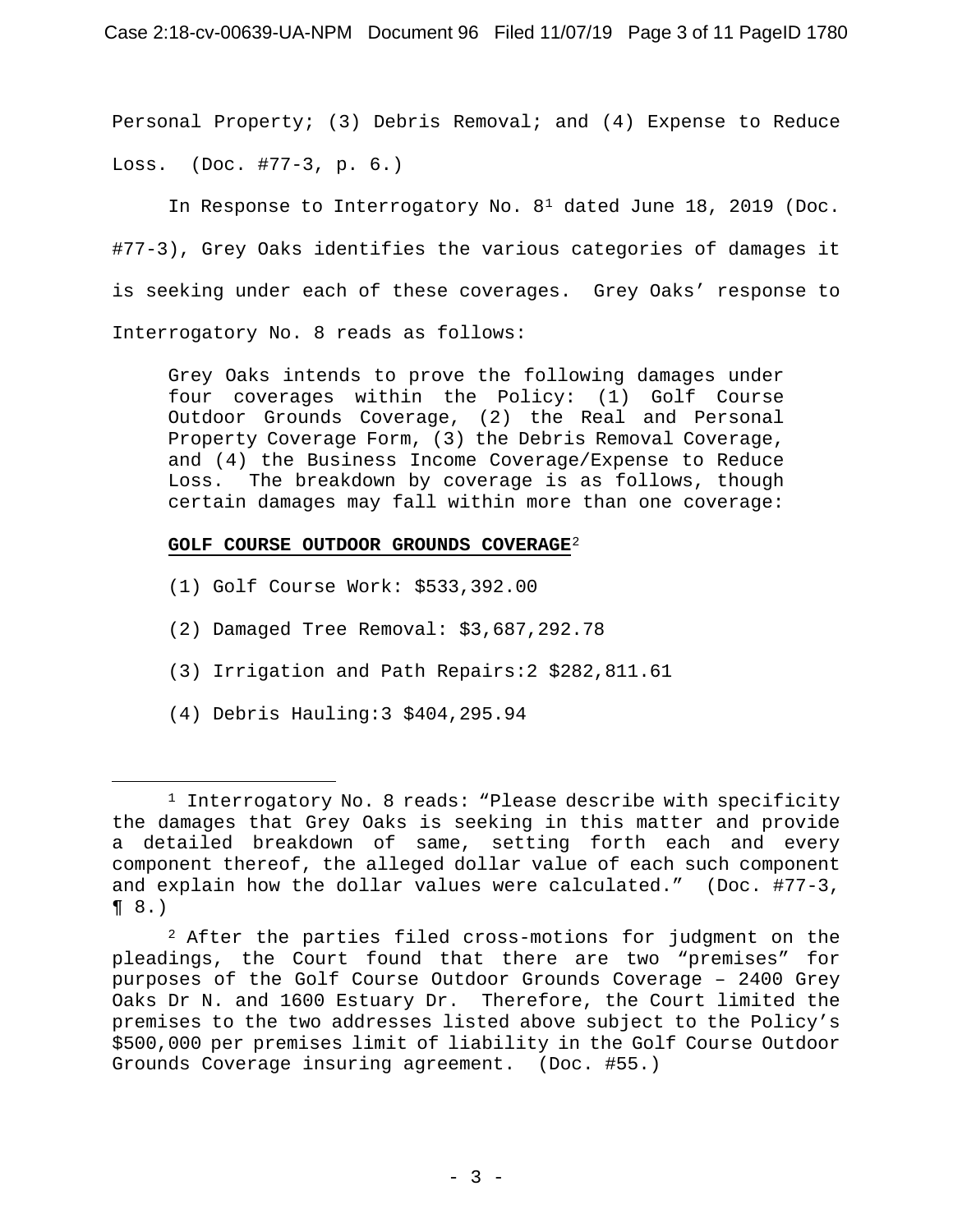(5) Fuel:4 \$19,069.21

- (6) Stump Removal: \$334,036.32
- (7) General Labor:5 \$316,336.34
- (8) Replaced Trees through March 10, 2019: \$896,554.18

(9) Damaged Trees not Replaced by March 10, 2019: \$4,726,972.82

TOTAL: \$11,200,761.20

#### **REAL AND PERSONAL PROPERTY**

(1) Main Clubhouse Interior Repairs: \$318,609.92

- (2) Main Clubhouse Roof Repairs: \$1,200,000.00
- (3) Main Clubhouse Sky Light Repairs: \$36,500.00
- (4) SERVPRO Clean Up at Main Clubhouse: \$159,967.76
- (5) Estuary Clubhouse Roof Repairs: \$550,000.00
- (6) Fence Removal and Replacement: \$37,645.00
- (7) Maintenance Facilities Repairs: \$46,872.00
- (8) Irrigation and Path Repairs: \$282,811.61

TOTAL: \$2,632,406.29

### **DEBRIS REMOVAL**

- (1) Debris Hauling: \$404,295.94
- (2) Fuel: \$19,069.21
- (3) General Labor: \$316,336.34

### TOTAL: \$739,701.49

### **BUSINESS INCOME COVERAGE/EXPENSE TO REDUCE LOSS**

(1)Amount to repair the Estuary golf course: \$533,392.00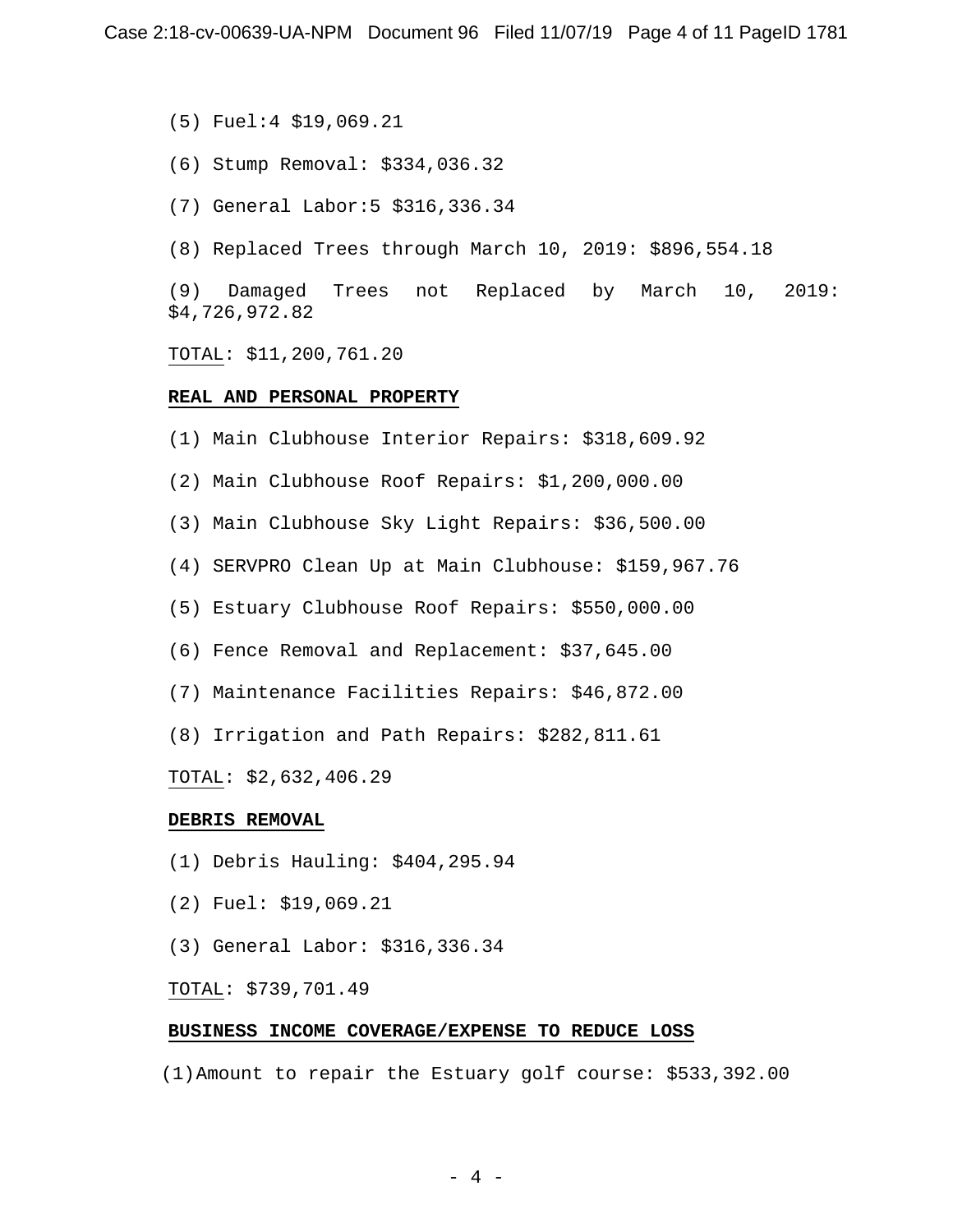After Irma, Grey Oaks spent this amount in order to immediately repair the Estuary golf course and reduce<br>the loss of business income from its closure. To the the loss of business income from its closure. extent any of these amounts are uncovered under the Golf Course Outdoor Grounds Coverage, they are covered here and Zurich owes the balance of \$134,976 under the Business Income Coverage policy limit.

(Doc. #77-3, ¶ 8.) Elsewhere in the interrogatory responses, Grey Oaks stated that "Grey Oaks' answer to Interrogatory 8 states the coverage forms at issue and provides the damages that the club intends to establish as covered under the Policy."  $(Id., \P\P\)$ , 10.) At footnote 1 to its interrogatory responses, Grey Oaks stated that "[i]t reserved the right to supplement these responses as necessary in the event additional information is discovered or becomes available to the club." (Id., n.1.)

For its part, Grey Oaks submitted its own discovery requests to Zurich, asking Zurich to identify each individual element of damage/loss that the insurer paid, the corresponding amount, and which insuring agreement each payment was made under. (Doc. #90- 3.) Also, Grey Oaks has asked Zurich to identify the facts supporting each of its twenty-one affirmative defenses. (Id.) Grey Oaks believes that Zurich's responses were inadequate but notes that it has until November 18, 2019 (the close of discovery) to file motions to compel. Therefore, Grey Oaks argues that summary judgment is premature under Fed. R. civ. P. 56(d).

**II.**

 $-5 -$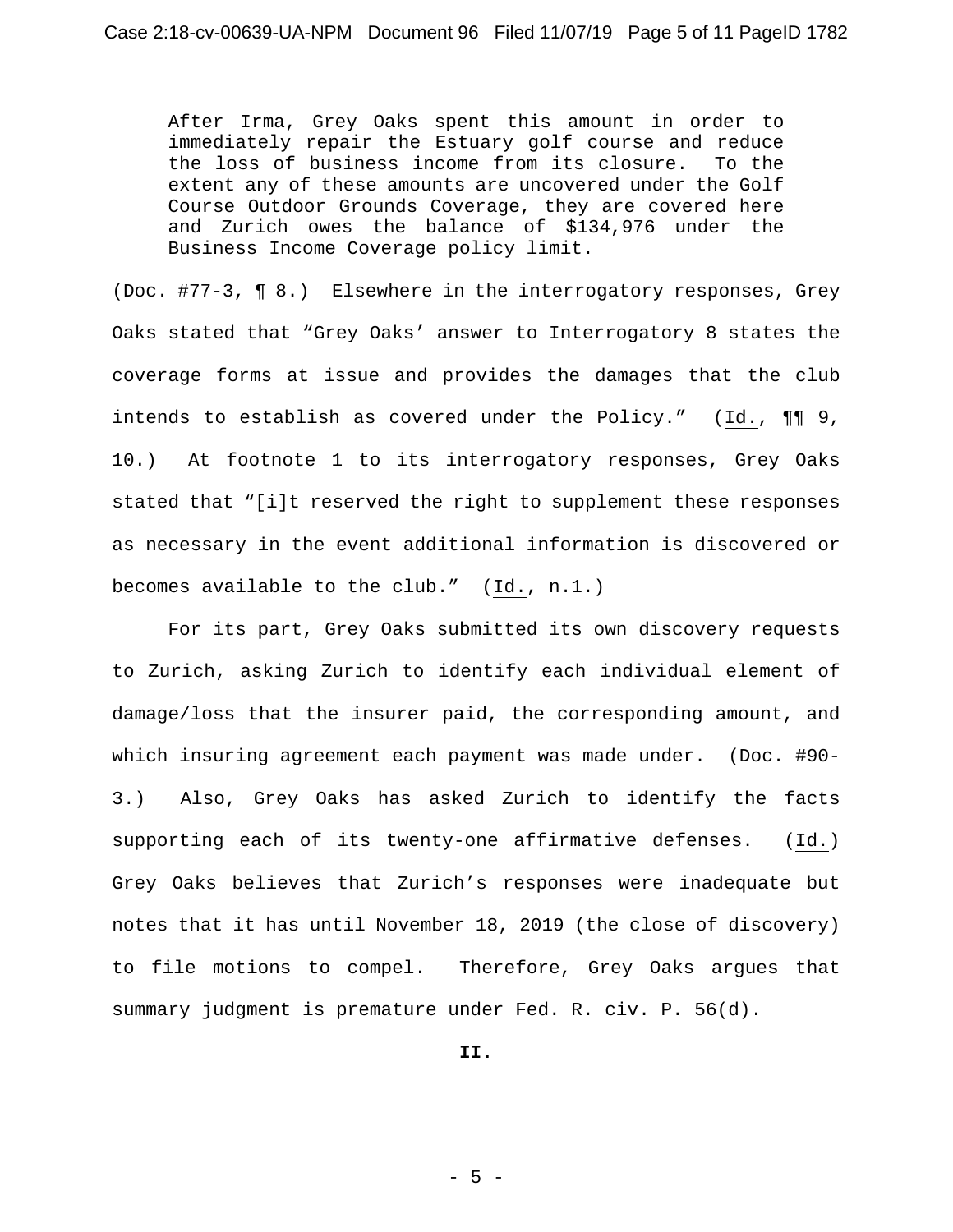Summary judgment is appropriate only when the Court is satisfied that "there is no genuine issue as to any material fact and that the moving party is entitled to judgment as a matter of law." Fed. R. Civ. P. 56(a). "An issue of fact is 'genuine' if the record taken as a whole could lead a rational trier of fact to find for the nonmoving party." Baby Buddies, Inc. v. Toys "R" Us, Inc., 611 F.3d 1308, 1314 (11th Cir. 2010). A fact is "material" if it may affect the outcome of the suit under governing law. Anderson v. Liberty Lobby, Inc., 477 U.S. 242, 248 (1986). "A court must decide 'whether the evidence presents a sufficient disagreement to require submission to a jury or whether it is so one-sided that one party must prevail as a matter of law.'" Hickson Corp. v. N. Crossarm Co., Inc., 357 F.3d 1256, 1260 (11th Cir. 2004) (citing Anderson, 477 U.S. at 251).

In ruling on a motion for summary judgment, the Court views all evidence and draws all reasonable inferences in favor of the non-moving party. Scott v. Harris, 550 U.S. 372, 380 (2007); Tana v. Dantanna's, 611 F.3d 767, 772 (11th Cir. 2010). However, "if reasonable minds might differ on the inferences arising from undisputed facts, then the court should deny summary judgment." St. Charles Foods, Inc. v. America's Favorite Chicken Co., 198 F.3d 815, 819 (11th Cir. 1999) (quoting Warrior Tombigbee Transp. Co. v. M/V Nan Fung, 695 F.2d 1294, 1296 (11th Cir. 1983) (finding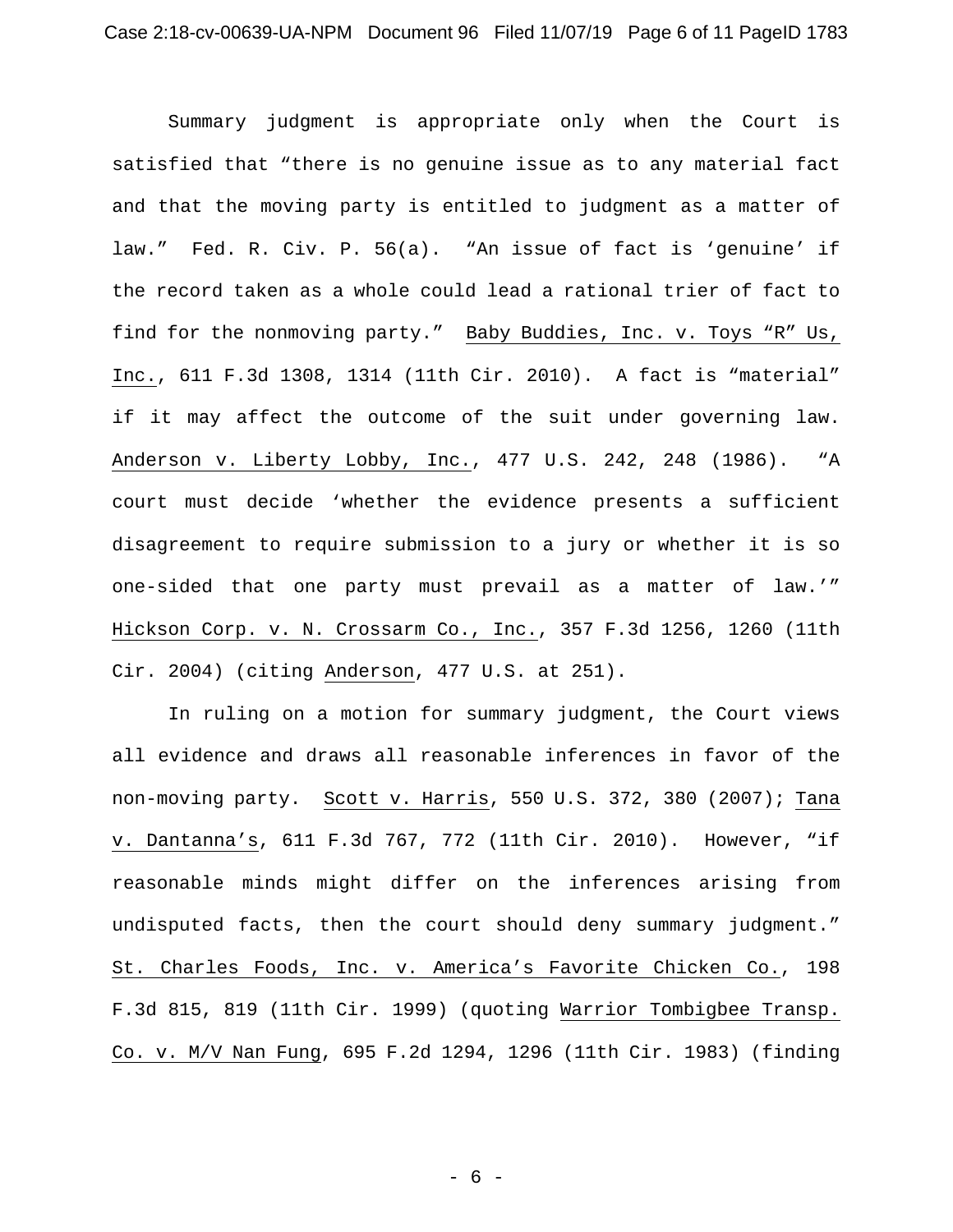summary judgment "may be inappropriate even where the parties agree on the basic facts, but disagree about the factual inferences that should be drawn from these facts")). "If a reasonable fact finder evaluating the evidence could draw more than one inference from the facts, and if that inference introduces a genuine issue of material fact, then the court should not grant summary judgment." Allen v. Bd. of Pub. Educ., 495 F.3d 1306, 1315 (11th Cir. 2007).

### **III.**

The basis for Zurich's Motion for Summary Judgment is that because it has already paid Grey Oaks all that it is due under the Policy (save \$5,321.80 plus prejudgment interest) summary judgment should be entered in its favor as Grey Oaks has no ability to recover any additional insurance proceeds under the four coverage parts at issue. As to each of these coverage parts, Zurich asserts that Grey Oaks has been paid the maximum amount that it is entitled to receive as illustrated here:

| <b>COVERAGE PART</b>                       | <b>GREY OAKS'</b><br><b>MAXIMUM</b><br><b>ENTITLEMENT</b>                                                                                       | <b>PAYMENTS BY</b><br><b>ZURICH</b><br><b>AMERICAN</b> | <b>AMOUNT DUE</b><br><b>GREY OAKS</b> |
|--------------------------------------------|-------------------------------------------------------------------------------------------------------------------------------------------------|--------------------------------------------------------|---------------------------------------|
| "Golf Course Outdoor"<br>Grounds" Coverage | Two $(2)$ \$500,000<br><b>Limits of Liability</b><br>Corresponding to the<br>Two "Premises"<br>Identified by the Court<br>in its Premises Order | \$1 million                                            | \$0                                   |
| "Real and Personal<br>Property" Coverage   | \$2,632,406.29                                                                                                                                  | \$2,759,992.49                                         | \$0                                   |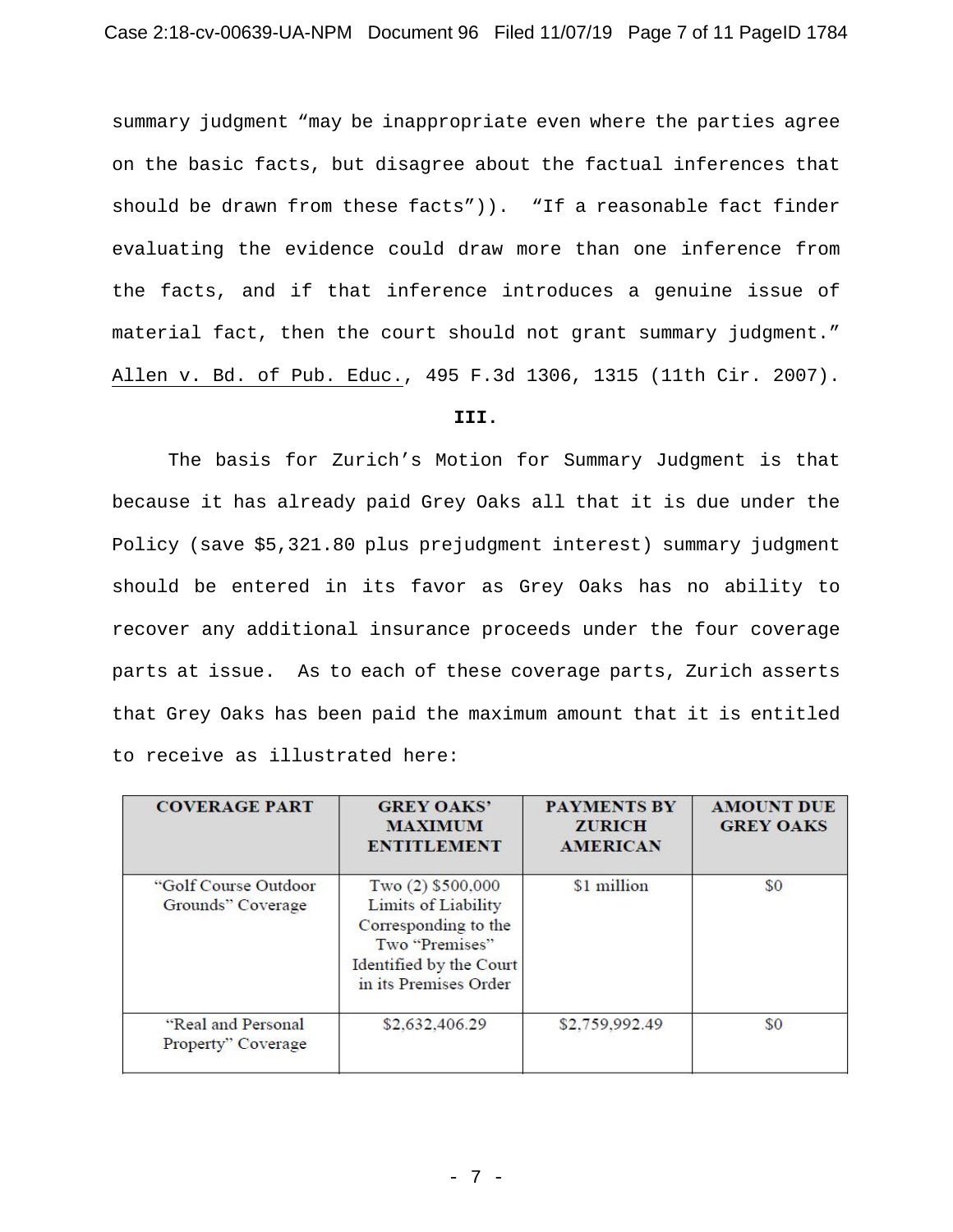| "Debris Removal"<br>Coverage         | Two $(2)$ \$500,000<br>Limits of Liability<br>Corresponding to the<br>Two "Premises"<br>Identified by the Court<br>in its Premises Order | \$1 million                                                                                                                                                                                                  | \$0                                        |
|--------------------------------------|------------------------------------------------------------------------------------------------------------------------------------------|--------------------------------------------------------------------------------------------------------------------------------------------------------------------------------------------------------------|--------------------------------------------|
| "Expense to Reduce Loss"<br>Coverage | \$134,976                                                                                                                                | \$129,654.20 (setoff<br>for overpayment of<br>\$127,586.20 under<br>the "Real and<br>Personal Property"<br>coverage and<br>mistaken inclusion of<br>\$2,068 in the<br>Supplemental<br><b>Insurance Check</b> | \$5,321.80 plus<br>prejudgment<br>interest |

(Doc. #77, pp. 11-12.) However, Grey Oaks clearly disputes that this is the extent of damages that it is owed under the terms of the Policy. Therefore, the Motion for Summary Judgment can be denied on this basis alone. Although Grey Oaks set forth the amount of damages that it believes it is owed in Interrogatory 8 (served on June 18, 2019), discovery is ongoing and Grey Oaks reserved the right supplement its responses as further information became available prior to the close of discovery.

Further, the ongoing discovery in this case renders summary judgment improper under Federal Rule 56(d). Rule 56(d) expressly provides that the Court may deny a motion for summary judgment if a non-movant shows by affidavit that "it cannot present essential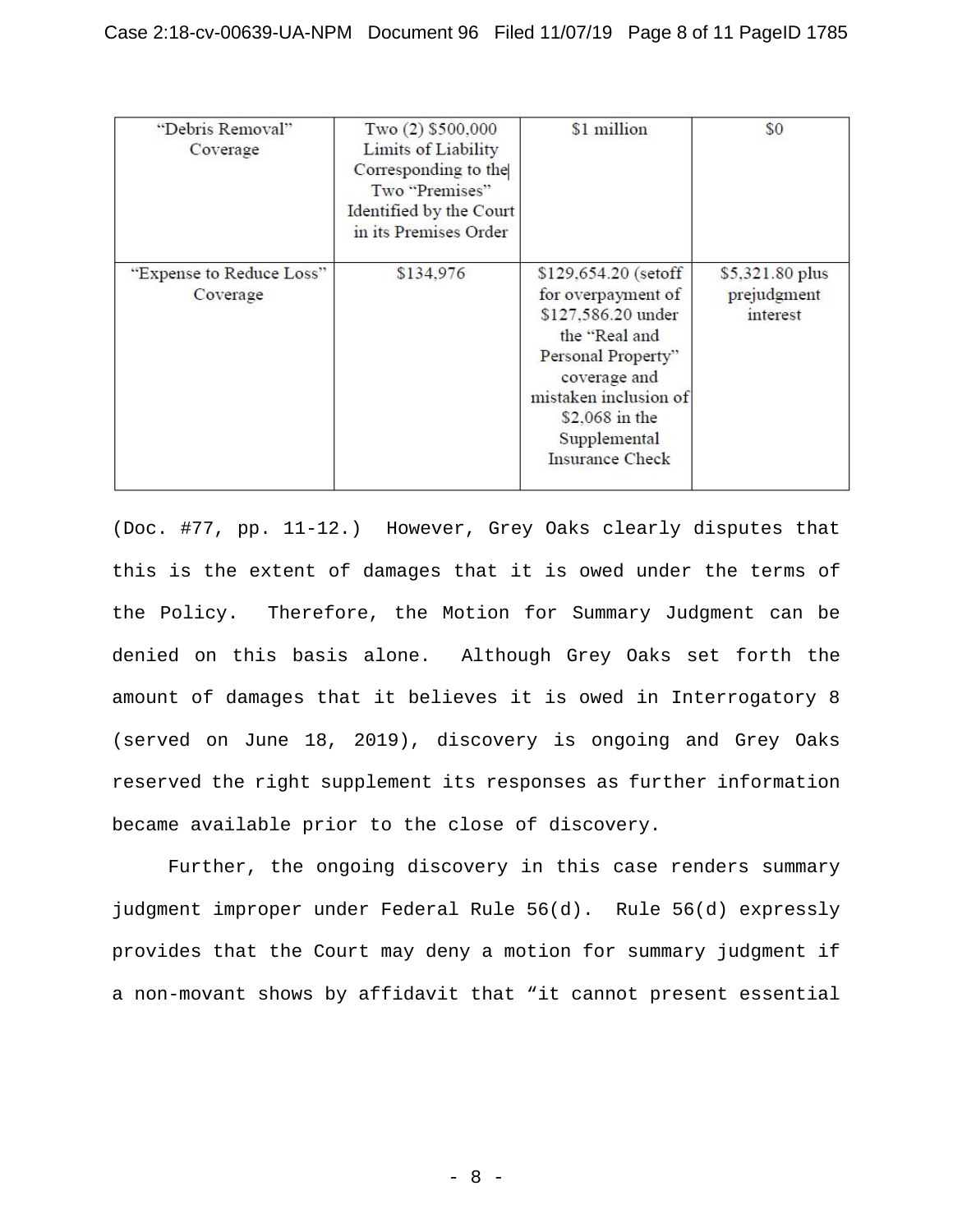facts to justify its opposition."[3](#page-8-0) Fed. R. Civ. P. 56(d). The party opposing the motion for summary judgment bears the burden of alerting the Court to any outstanding discovery, but a written representation by the party's lawyer still falls within the spirit of the rule, and "[f]orm is not to be exalted over fair procedures." Id. (citation omitted).

Rule 56 requires adequate time for discovery prior to entry of summary judgment. Celotex Corp. v. Catrett, 477 U.S. 317, 322 (1986). Entry of summary judgment before the nonmoving party has had time to conduct discovery constitutes reversible error. See WSB-TV v. Lee, 842 F.2d 1266, 1269 (11th Cir. 1988). A party has the right to challenge the factual evidence presented by the moving party by conducting sufficient discovery so as to determine if he may furnish opposing affidavits. Snook, 859 F.2d at 870. The Eleventh Circuit has cautioned that "summary judgment may only be decided upon an adequate record." Id. See also Jones v. City of Columbus, Ga., 120 F.3d 248, 253 (11th Cir. 1997) ("The law in this circuit is clear: the party opposing a motion for summary judgment should be permitted an adequate opportunity to complete discovery prior to the consideration of the motion.").

<span id="page-8-0"></span><sup>3</sup> The Declaration of Attorney Walter J. Andrews (Doc. #90-4) was provided.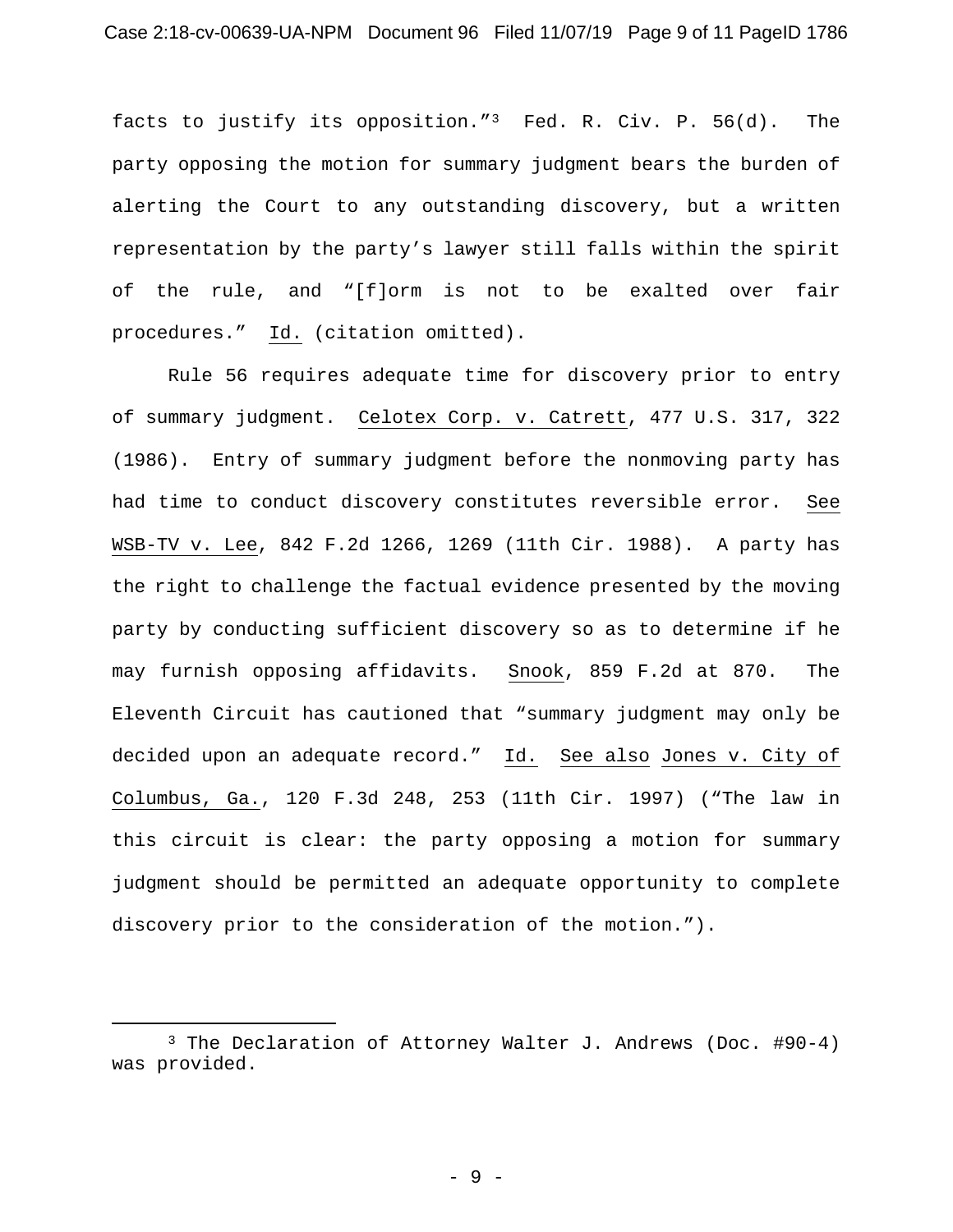Relying on a Declaration filed in Support (Doc. #90-4), Grey Oaks asserts that further discovery is needed because the damage figures referenced in Interrogatory No. 8 are not static and are liable to change and Zurich has refused to adequately answer interrogatories from Grey Oaks that go directly to the damages at issue (for which Grey Oaks has time to file a motion to compel). Additionally, Zurich disclosed an expert, Jim Adams, on July 26, 2019, that will provide expert testimony about the "extent and valuation of physical damage to the insured buildings and structures at issue in this action," including "his opinions about the cause(s) and extent of the damage to the interior and exterior of the buildings and structures." (Doc. #90-5.) Mr. Adams will also offer opinions "concerning the reasonable costs to repair all damage to the buildings and structures at the insured premises that was cause by or resulted from Hurricane Irma, including his calculations of same." (Id.) Grey Oaks has not yet deposed any of Zurich's employees or experts regarding the insurer's damages calculation, nor has Grey Oaks received a written report from Mr. Adams. The Court finds that the entry of summary judgment on damages is premature when the parties have not yet completed discovery that could have a bearing on the issue.